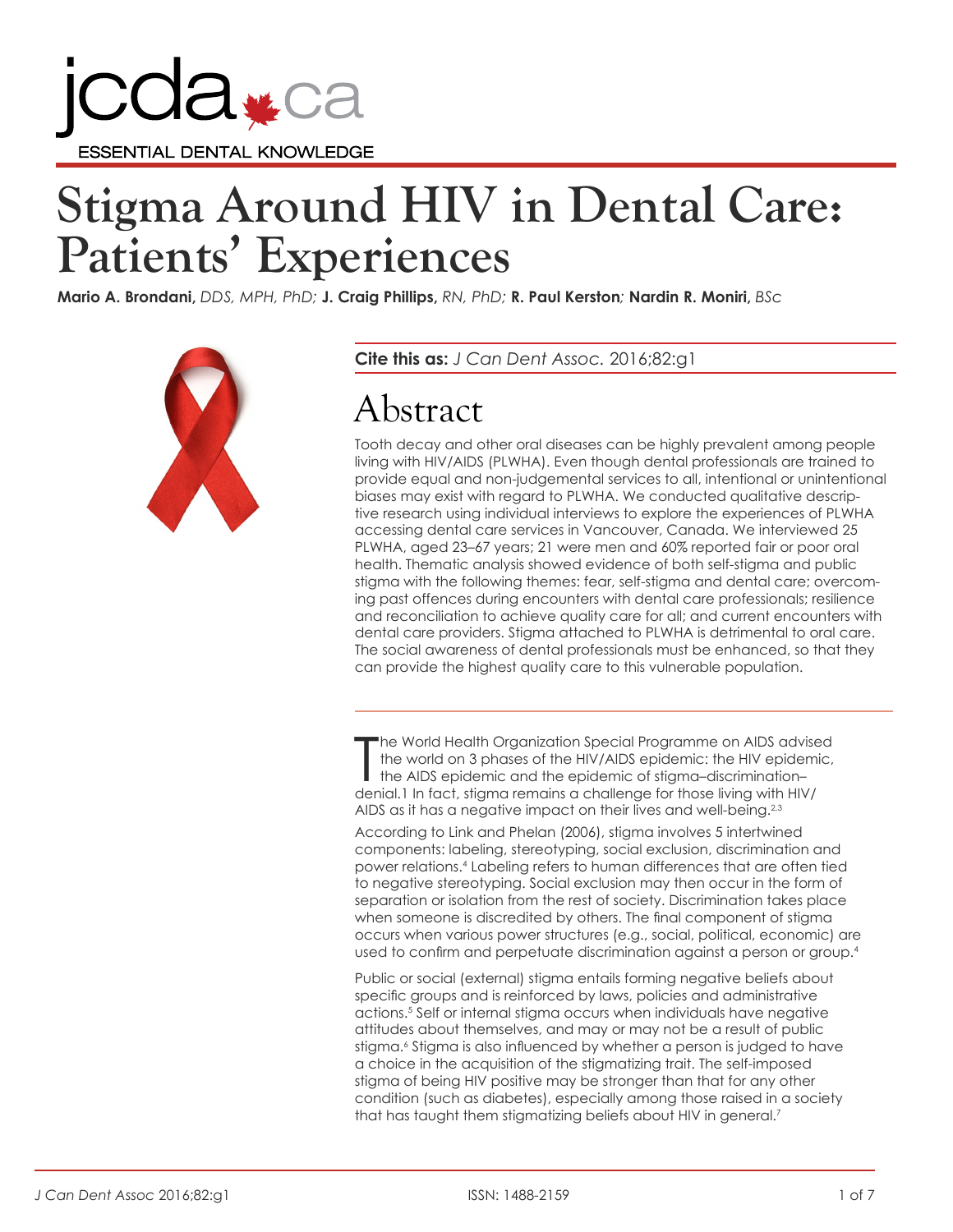

In 2012, there were approximately 71 300 Canadians with diagnosed HIV.8 Dental professionals play a significant role in their health outcomes as HIV progression can be associated with the development of specific oral pathologies, even before a formal diagnosis of HIV infection is made.<sup>9,10</sup> Nonetheless, people living with HIV/AIDS (PLWHA) may be reluctant to get help because they fear judgement, rejection and stigmatization once they disclose their HIV status.<sup>11</sup> Although efforts to reduce HIV-related stigma and discrimination have been a common struggle around the world,12,13 there is still unwillingness to care for PLWHA based mainly on preconceived assumptions and misconceptions.

Little is known about how PLWHA experience stigma in dental settings in the Canadian context. The objective of our study was to better understand the stigmatizing experiences of PLWHA seeking oral care.

## **Methods**

We conducted qualitative research using individual interviews to examine oral health-related issues in great detail.14- <sup>16</sup> In this study, we used a descriptive approach<sup>17</sup> to offer a comprehensive summary of participants' experiences with stigma. We conducted semi-structured individual interviews after obtaining informed consent from a convenience sample of participants, who were English speaking and over 19 years of age, had a known HIV positive diagnosis and had sought oral care at least once in their lifetime.

Between March and July 2012, we recruited participants by placing posters in 2 community centres in East Vancouver and 2 HIV-focused organizations in downtown Vancouver. We had worked with these organizations during previous studies, and they showed an interest in partnering again. The community centres offer information on HIV-related issues, including prevention, while the HIV organizations offer support, resources and social activities specifically to PLWHA. We used a purposeful sample of participants who were "information-rich"<sup>18</sup> on issues related to their experiences with stigma as per the poster's call: "If you are interested in engaging with other HIV-positive individuals and would like to voice your experience in assessing (or not) dental care, we would like to hear what you have to say. Come on board!"

Potential participants signed on to be part of the study at the information desk in the 4 locations during the 5-month study period. Every 2 weeks, MAB dropped by the locations to collect the email address or telephone number of those interested. A total of 25 people, aged 23–67 years old and living with HIV from 1.5 to 27 years, gave their contact information and were interviewed. Of them, 21 were men, 15 self-identified as Caucasians and 60% self-reported having fair or poor oral health.

Participants also filled out an information sheet containing questions about their educational level, marital status and self-perceived oral and general health (Table 1).

#### *Individual Interviews*

Each participant was interviewed once in a designated room at the centre or organization where he or she enrolled in the study. Interviews lasted 34–79 minutes and were audio-recorded for transcription and analysis. A trained research assistant conducted the interviews following a specific guideline and using semi-structured open-ended questions that covered the following topics.

- HIV/AIDS knowledge, values and beliefs: What participants know about HIV transmission, their personal values and beliefs
- Personal experience with stigma: What participants understand by "stigma," how stigma was experienced and how that made them feel
- Oral health education and advocacy needed to reduce stigma: How participants perceive the relation between oral health and the HIV condition, what is needed to decrease stigma in society and professional organizations
- Perceptions of facilitators and barriers to decreasing HIV/AIDS stigma: What resources are available (or not) to decrease stigma, why HIV stigma may still exist

These topics were selected from the existing literature on HIV transmission, stigma and access to health and dental care. They were addressed in the interview guide by such questions as: What do you know about HIV transmission? Have you disclosed your status to your dental team? If yes, why? Did they [dental professionals] make you feel comfortable about disclosing your HIV status? If no, why? Have you ever experienced stigma/discrimination in a dental setting? If yes, how? Given the nature of qualitative research, questions were slightly modified as the interviews progressed. Probing questions were added to tease out more information when needed, and participants were encouraged to disclose any experience related to the topics.

#### *Data Analysis*

We adapted the steps suggested by Braun and Clarke<sup>19</sup> to conduct constructivist thematic analysis, while incorporating the structured coding procedures described by Saldaña.<sup>20</sup> We used NVivo 9 software (QSR International, Melbourne, Australia) to code the transcripts and keep track of interpretive phases of the analytical process, which helped ensure dependability and confirmability of our interpretations.

The first step consisted of carefully reading each transcribed interview to become familiar with its content while coding the main ideas. Coding was done by selecting sections of the transcript dealing with a particular topic. Two of us (MB and NRM) coded the first interview separately, and then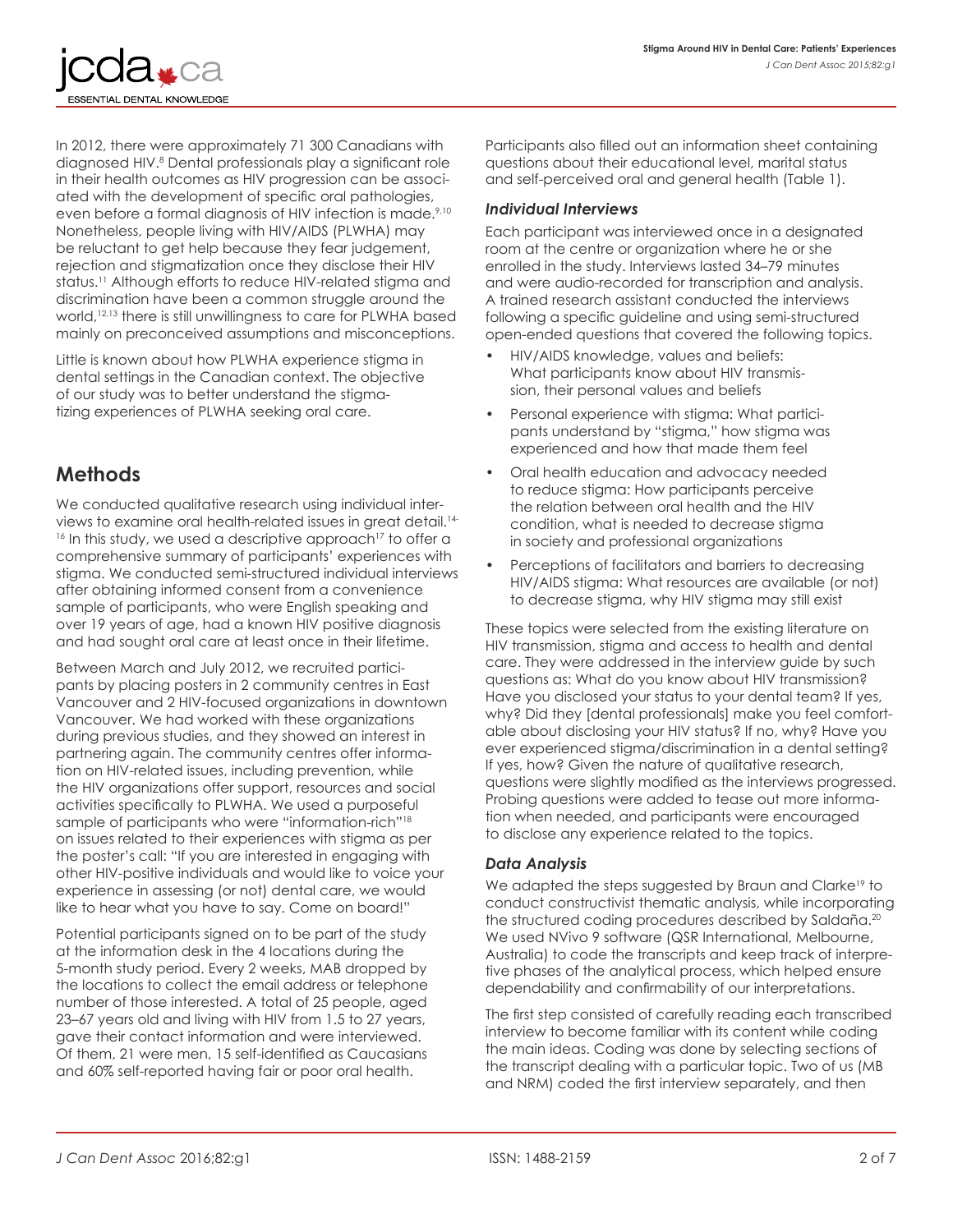

|                                                                        |  |  |  | <b>Venre</b> |  |  |  |  |  |  |
|------------------------------------------------------------------------|--|--|--|--------------|--|--|--|--|--|--|
| Table 1 Demographic information from the 25 participants in Vancouver. |  |  |  |              |  |  |  |  |  |  |

| <b>Ethnicity</b> | Age<br>(years) | Sex | Marital<br>status | <b>Education</b>                  | Years<br>since HIV<br>diagnosis | Self-reported<br>oral health | Self-reported<br>general<br>health |
|------------------|----------------|-----|-------------------|-----------------------------------|---------------------------------|------------------------------|------------------------------------|
|                  | 59             | M   | Single            | High school                       | 27                              | Poor                         | Fair                               |
|                  | 55             | M   | Separated         | Elementary<br>school              | 19                              | Poor                         | Good                               |
|                  | 38             | M   | Single            | High school                       | 9                               | Fair                         | Excellent                          |
|                  | 50             | M   | <b>Divorced</b>   | High school                       | 13                              | Poor                         | No answer                          |
|                  | 25             | M   | <b>Divorced</b>   | University                        | $\overline{2}$                  | Fair                         | Fair                               |
|                  | 55             | M   | Single            | High school                       | 11                              | Good                         | Poor                               |
|                  | 29             | F   | <b>Divorced</b>   | Elementary<br>school              | 8                               | Good                         | Excellent                          |
| White            | 52             | F   | Single            | High school                       | 20                              | Excellent                    | Excellent                          |
|                  | 23             | M   | <b>Divorced</b>   | University                        | $\mathbf{2}$                    | Fair                         | <b>Excellent</b>                   |
|                  | 35             | M   | Separated         | High school                       | 3                               | Poor                         | Fair                               |
|                  | 39             | M   | Married           | Elementary<br>school              | 12                              | Excellent                    | Good                               |
|                  | 37             | M   | Single            | High school                       | 8                               | Fair                         | Excellent                          |
|                  | 52             | M   | <b>Divorced</b>   | High school                       | 14                              | Poor                         | Poor                               |
|                  | 25             | M   | <b>Divorced</b>   | University                        | $\overline{2}$                  | Fair                         | Good                               |
|                  | 44             | M   | Single            | High school                       | 14                              | Good                         | Poor                               |
| Aboriginal       | 33             | M   | <b>Divorced</b>   | High school                       | 9                               | Fair                         | Good                               |
|                  | 39             | F   | Widow             | Elementary<br>school              | 11                              | Good                         | Fair                               |
|                  | 67             | M   | Widow             | Elementary<br>school              | 16                              | Good                         | Good                               |
|                  | 24             | M   | Single            | Less than<br>elementary<br>school | 1.5                             | Good                         | Good                               |
| Chinese          | 49             | Μ   | Single            | Elementary<br>school              | 12                              | Fair                         | Good                               |
|                  | 64             | M   | Single            | Grade 10                          | 17                              | Fair                         | Fair                               |
|                  | 52             | F   | Single            | High school                       | 10                              | Poor                         | Good                               |
| Latino           | 36             | M   | Married           | Elementary<br>school              | 5                               | Good                         | Excellent                          |
|                  | 41             | M   | Single            | High school                       | 12                              | Poor                         | Good                               |
|                  | 24             | M   | Single            | University                        | $\overline{4}$                  | Good                         | Good                               |

 $Note: M = mole$ ,  $F = female$ .

met to check for consistency. Differences in coding were discussed until consensus was reached. NRM coded the remaining transcripts, informing the other authors regularly of the findings. Similar codes were then combined so that we could make assertions pertaining to our objectives.

The final step involved revising and recombining codes in a cross-interview pattern-analysis to identify themes and subthemes.

# **Findings**

Our study revealed the influence that both self-stigma and public stigma have on PLWHAs who seek dental care. Four themes emerged: fear and self-stigma in disclosing one's HIV status; overcoming past offences during encounters with dental care professionals; resilience and reconciliation to achieve quality care for all; and current encounters with dental care providers.

#### *Fear, Self-Stigma and Disclosing One's HIV Status*

Participants described their struggles with anxiety and fear associated with dental professionals' reactions and responses to their HIV status. For example, anxiety was induced by questions that went through a participant's mind.

[It's] hard enough to go in there, and having to say that you're HIV positive. You think "Is this office prepared for that?" and all the questions that goes with it? That makes me apprehensive. [P21, male with HIV for the past 17 years]

Another participant emphasized the importance of learning how to contain the fear and distress of being HIV positive while trying to focus on finding dental professionals who would make them feel comfortable despite knowing their HIV status.

[J]ust learning to not to be afraid of it [HIV]... just being comfortable with who you are and who

you're going to see. I'm a peoples person and I can read people fairly good. [P3, male with HIV for the past 9 years]

Indeed, the fear of disclosing one's HIV status was closely related to self-stigma for some: "HIV is like a curse and it is on your face. You try to hide, you try to avoid talking about it, you try to avoid bringing it up" (P17, female with HIV for the past 11 years).

Participants also indicated concern about confidentiality. For example, one participant reported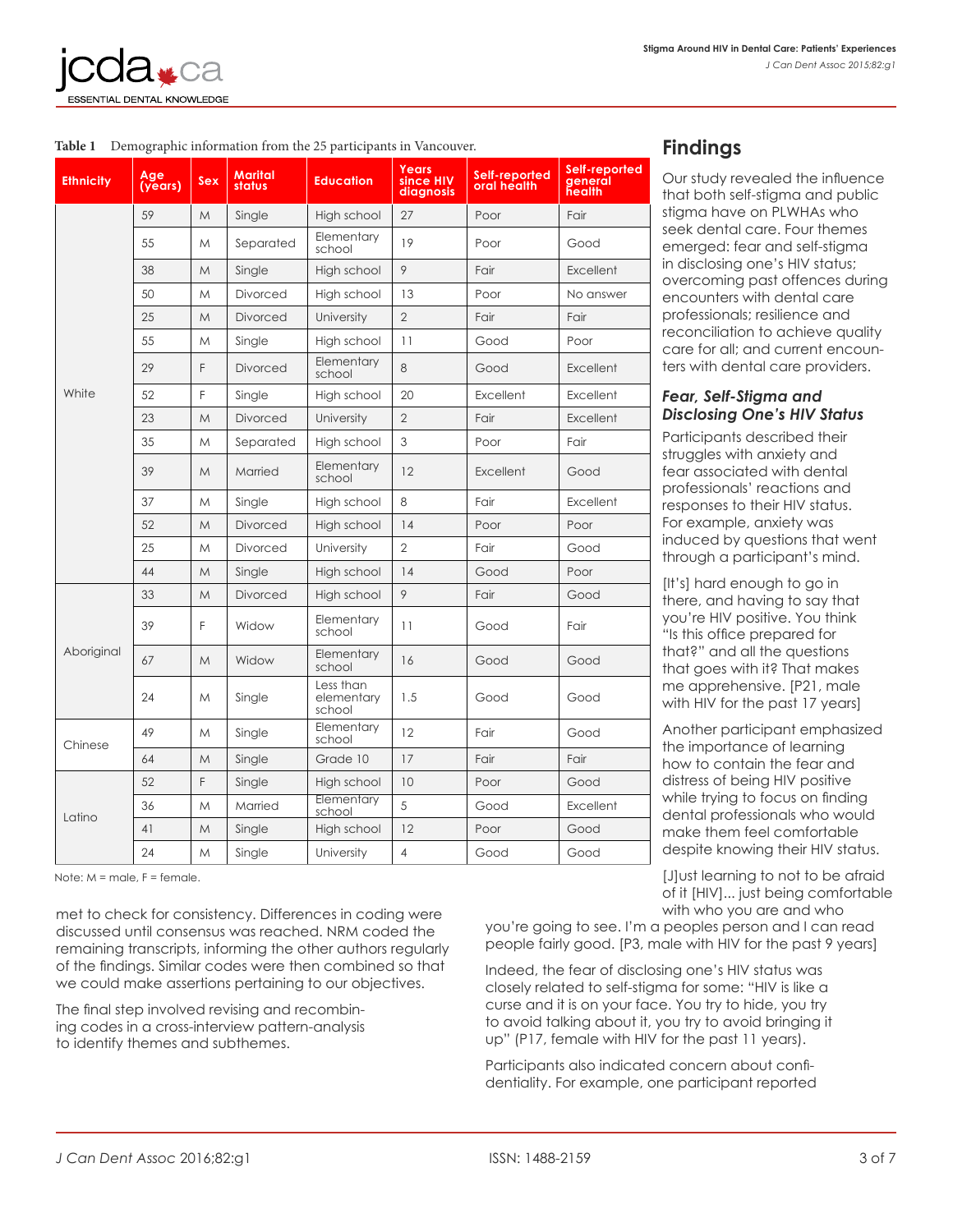

fear of sharing personal health matters with someone else, even a health care provider.

[I] think a lot of the fear is the fear of stigma and of people finding out... having that information not in your hands anymore and out of control, you know, because it's a private health matter that you're sharing with a professional who is going to be in your life, and who will know who you are. [P19, male with HIV for the past 3 years]

On the other hand, when participants felt confident and secure, they experienced less stress when disclosing an HIV-positive status.

I feel confident with my dentist. I can pretty well say anything, making sure you can divulge information properly and securely in your life, 'cause you know, something like I said my own family doesn't know I have it. [P9, male with HIV for the past 9 years]

Our findings indicated that self-stigma motivates participants to look for dentists who are knowledgeable and caring toward PLWHA and with previous experience in treating HIV patients. Participants believed the active seeking of an experienced dentist influenced their overall wellness. For others, self-stigma was also deeply engrained as participants still questioned HIV transmission routes despite the universal precautions regularly used in dentistry.

[D]entists have to know how to sterilize all of their stuff to make sure there's no particles and things… because they are drilling inside your mouth and if HIV gets in there, BANG, you can contaminate others, isn't that right? [P17, male with HIV for the past 18 years]

#### *Overcoming Past Misdemeanours during Encounters with Dental Care Professionals*

"Misdemeanour" encompasses any discriminatory, labeling, stereotyping and other unprofessional behaviour observed or felt by the participants. For example, participants felt that the patient–dentist relationship changed once HIV status was revealed.

You could see it on him… that there was just not that spirit there anymore, it was like there was no feeling, not responding the way he was before I disclosed my HIV status. [P9, male with HIV for the past 2 years]

The possible change in the dental care experience as perceived by participants was also related to the fact that some dentists automatically labeled patients as "infectious." PLWHA reported being told "sorry, we don't have anybody to deal with that [HIV/AIDS]" (P1, male with HIV for the past 27 years), while others were turned away because the clinic was reportedly full and could not take them on as a patient.

[T]he first [dental clinic] was all good… but as soon as the HIV issue came up, they were all full and there was no time. I had to find another dentist. The second dental clinic I went to was the same. They both basically said they were full and didn't have the time but that didn't come up until I was open about HIV. I have experienced direct discrimination. [P22, female with HIV for the past 10 years]

Other discriminatory experiences included watching dentists double-glove and use extra protection "as if we were highly infectious or contaminated, or else" (P19, male with HIV for the past 1.5 years). Participants found this behaviour discriminatory and insulting and believed that it negatively affected their self-esteem because it was seen as a reflection of society's perceptions of PLWHA.

One participant also indicated that their HIV status caused dental professionals to assume that they were drug users, further contributing to discriminatory behaviour.

[D]rug use is a big one that comes with being HIV positive too because we are stigmatized already and you get further stigmatized about drug use... but drug users don't have to be HIV positive and not all HIV positive [people] are drug users. [P6, male with HIV for the past 11 years]

Participants also noticed other stigmatizing and discriminatory behaviour by dental professionals, both subtle and overt, including avoiding eye contact, dismissing a request or comment, not shaking the patient's hand, using scented aerosol spray after the patient left and referring the patient to another professional without fully explaining the reason. These behaviours were described as vividly experienced by participants; we did not attempt to confirm how they knew about such behaviours. Some participants also stated that dental office staff acted strangely and fearful while providing services to them.

Stigmatizing experiences also occurred with regard to the \$1000 for dental care that PLWHA may be entitled to receive every 2 years as a Canadian disability insurance benefit. Participants emphatically stated that some dentists did not accept such insurance while others said, "It is not enough; it does not take you too far when you have lots to be done" (P13, male with HIV for the past 14 years). Others, however, were somewhat content with having some dental coverage, which may have been an incentive for them to be more engaged in oral self-care.

#### *Resilience and Reconciliation to Achieve Quality Care for All*

Resilience has been a long-term companion for those affected by HIV. The ability to be resilient seems to be protective against self-stigma. Participants also made use of available resources to better frame their individual response to HIV.

I like to come here [to the organization where the interview was taking place] as I feel safe. They offer material and information that have helped me to understand better what I was going through, the need to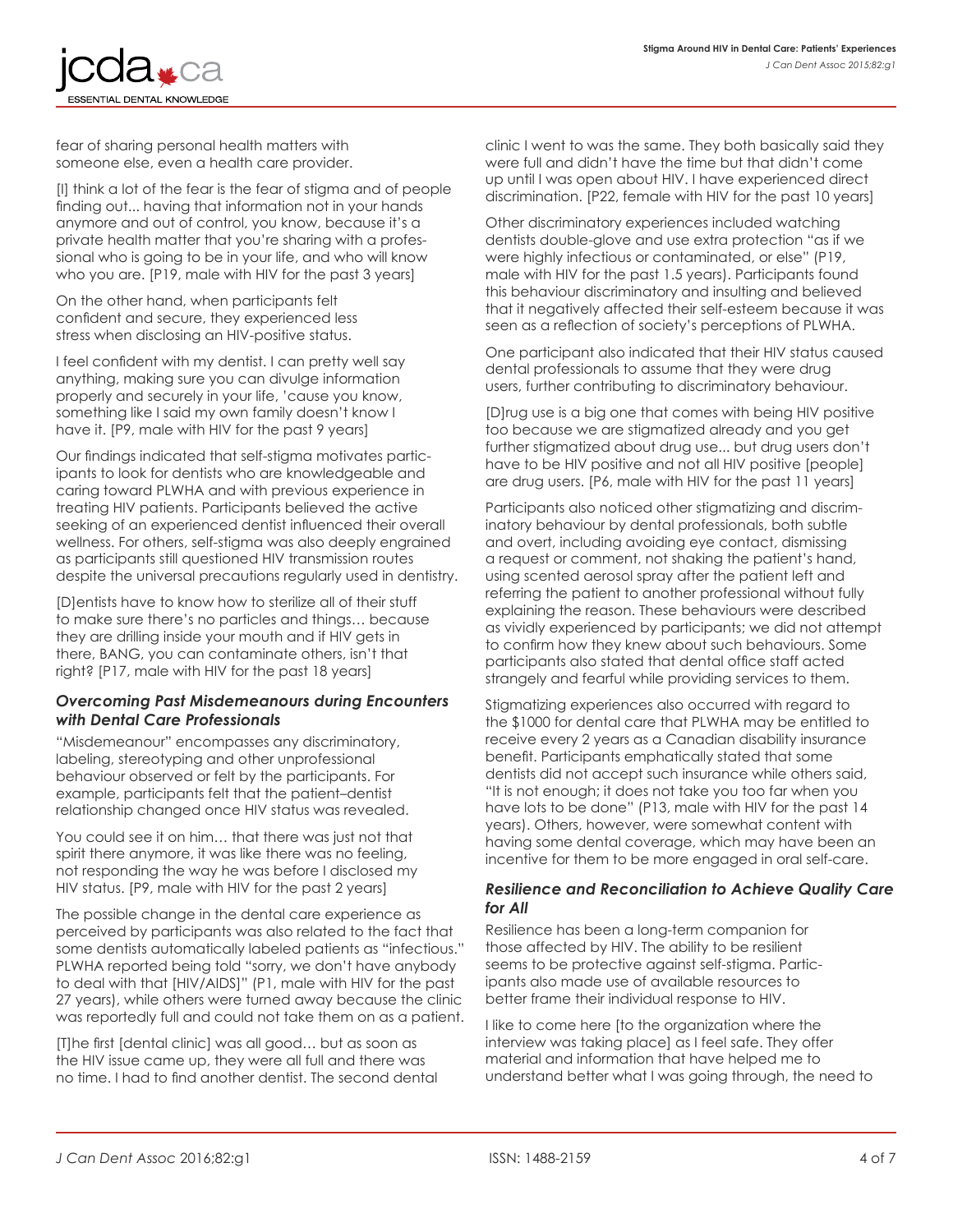

adhere to the medication. They even [provide] spiritual support. [P24, male with HIV for the past 12 years]

Others seemed to have relied on family and close friends to find inner strength, as expressed by P2 (a male with HIV for the past 19 years): "If it wasn't for my family, I wouldn't be here today. They supported me all the way and still do, even when I doubt myself and was feeling ashamed for being [HIV] positive."

Despite all the challenges and barriers, PLWHA seem to continue to seek care, strive for optimal oral health and try to overcome adversities related to their HIV diagnosis. Even though most participants (60%) reported having fair or poor oral health, some added that "it could have been much worse, much worse, like my parents who do not have HIV and have no teeth left" (P16, male with HIV for the past 9 years).

According to some participants, reconciliation would entail coming to terms with oneself in the face the infection: "It was not long after I accepted that I got infected that I could look myself in the mirror and re-start taking care of my health... my teeth were horrible after years of neglect" (P18, male with HIV for the past 16 years).

For others, reconciliation would require both society at large and dental professionals to become more knowledgeable about HIV and create a stigmatizing-free environment. For example, some suggested a Q&A session for dental professionals about HIV and oral health. Without being specific, other participants suggested that greater knowledge and education could act as powerful tools to improve understanding of the disease progression.

[K]nowledge, knowledge and education... you should be well informed of who you are and your own history of dental care, that's all you need for HIV, for your health, for anything, doesn't matter what. I guess I do need more of that education. [P4, male with HIV for the past 13 years]

Participants believed that providers' increased knowledge and clinical experience would lower self-stigma and act as a bridge to improve the relationship between the patient and the dentist.

#### *Current Encounters with Dental Care Providers*

According to our participants, bad experiences with dental professionals had happened in the past; they were now under the care of "friendly and open-minded, very knowledgeable and non-judgemental dentist(s)" (P7, female with HIV for the past 8 years). In fact, despite past discriminatory experiences, participants indicated that their current dental encounters were quite positive, and referred to advances in communication and at-your-finger-tips information.

When the [HIV] was discovered back in 1980s, there [was] general fear caused by misinformation or the unknown. Today, almost anywhere you go, you have all sorts of pamphlets, brochures, and newsletters that can enlighten those seeking for knowledge. [P11, male with HIV for the past 12 years]

Other participants gave examples of how they experienced dental care recently. For one (P3, male with HIV for the past 11 years), it was important that his current dentist was well informed about HIV and able to perform procedures without being fearful or judgemental: "[T] he dentist was well informed. He understood the ways to get HIV, not from my saliva. He was quite talkative and concerned with my health. I felt at ease."

Likewise, other participants reported experiencing less stigma and discrimination when they encountered dental care professionals with higher levels of HIV knowledge and a non-judgemental demeanor. Nonetheless, they did mention that such good experiences may be a result of the fact that they live in a metropolitan area, while "up north or in the suburbs, I heard that some dentists are still refusing or finding lame excuses to not provide care to an HIV positive client" (P15, male with HIV for the past 14 years).

# **Discussion**

To achieve our objective of better understand the stigmatizing experiences of PLWHA seeking oral care, qualitative research was an appropriate method for exploring such sensitive issues. Although the scientific literature is filled with information about the biomedical aspects of HIV, 21, 22 much less emphasis has been placed on the experiences of PLWHA.<sup>23</sup> Participants in our study reported feeling directly or indirectly labeled, stereotyped, excluded, isolated and discriminated against when they sought care from dental health professionals, which supports the findings of Link and Phelan.4 As most participants in our study had experienced negative responses from dental health professionals in the past, their oral health may have deteriorated. In fact, 60% still reported having fair or poor oral health even though some are currently seeing a dental professional.

Our findings are consistent with the fact that public stigma toward HIV directly influences self-stigma. A study among PLWHA in South Africa found that more than 30% of participants felt dirty, ashamed or guilty about their HIV infection,<sup>24</sup> feelings shared by some of our participants, particularly in terms of guilt over having the disease. Moreover, our participants felt immense anxiety related to the public's perceptions of HIV; they have acquired a condition that was ostracized long before they were diagnosed.7 For health care providers, rejection seems to be the easiest way to achieve social distance from stigmatized populations.

To avoid discrimination, participants sought dental clinics where they knew the providers had previous experience treating PLWHA and were more knowledgeable,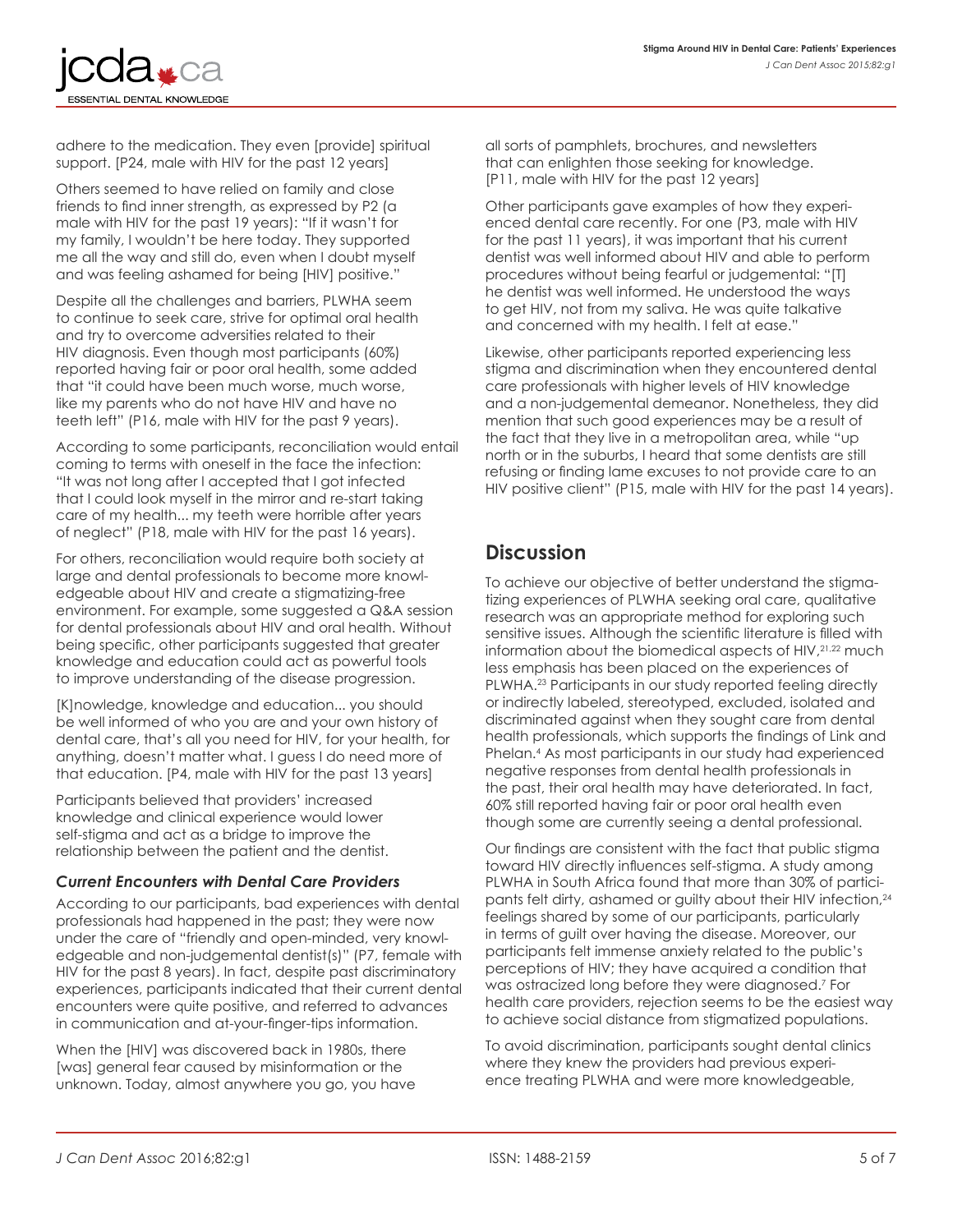

open-minded and friendly. Our findings are consistent with those of Ingram and Hutchinson (1999),<sup>25</sup> who reported that patients' experience of being "labeled" by health care providers made them feel they had lost their identity. This phenomenon of depersonalization and derealization has also been documented with respect to people stigmatized for being overweight.26

Participants told us that they perceived a change in their relationship with their dentist after they disclosed their HIV status. Dentists who have a more socio-humanistic approach may overcome issues that interfere with the normal routine of treatment.16 However, oral health care may still be denied to PLWHA. For example, the Alberta Dental Association and College<sup>27</sup> reported that 1 in 5 PLWHA is refused treatment by a dental professional and almost 40% of PLWHA spend more than a month finding another dentist. Similar situations were experienced by the participants in our study. Dental clinics that reject PLWHA, do not accept their government-sponsored dental insurance or lack professionals trained and competent to provide care to PLWHA are not complying with their duty to accommodate individual needs.<sup>28</sup>

Participants pointed out that, in the past, their dentists wore extra protection when treating them. This practice is unwarranted, as universal precautions used in the current practice of dentistry are sufficient to make the risk of HIV transmission virtually inexistent from either dental professional to patient, patient to dental professional or even patient to patient.<sup>27</sup>

Participants believed that stigma and discrimination were greater in the past, and they suggested that education, clinical experience and ready-to-use information might have helped reduce stigma. Because HIV content is included in the curriculum at most faculties of dentistry, new graduates tend to be more aware of HIV issues.29 They may also be more aware of the historical context of the disease that may make some patients anxious about disclosing their HIV status and patients' past adverse encounters with dental professionals.

Education does not necessarily change behaviour, and young dentists have been observed to refuse to treat PLWHA.12 Nonetheless, recent graduates should be more open-minded and less fearful. To instill this attitude, undergraduate dental curricula should not only cover HIV routes of transmission, treatment and implications for dental care, but also promote stigma-reducing activities, such as inviting PLWHA to share their stories with students.<sup>30</sup>

Our study had several limitations. Although informative, the accounts presented here came from a diverse yet purposeful sample of participants; thus, they may not reflect those of all PLWHA. Aside from the small number of participants and the male predominance, we also did not explore the influence of ethnicity, educational levels, marital status or age on the views and experiences of

the participants. Moreover, the interview situation may have been intimidating to some participants, who may have been embarrassed or uncomfortable about sharing their stories. The types of questions posed during the interview may not have allowed them to share in-depth information. We also acknowledge that, because we did not observe any of the participants' experiences in dental settings, the reported stigmatizing incidents might have been a result of misinterpretation of the clinical situation.

# **Conclusions**

The stigma attached to PLWHA can prevent optimal oral care and be detrimental to their overall health and well-being. Our study highlighted the need to prepare current and future dentists so that they thoroughly understand the needs of PLWHA. It also highlights the importance of keeping in perspective the historical impact the disease has had in terms of patients' comfort in disclosing HIV status and the harmful effects of previous adverse experiences with dental care professionals; PLWHA may feel stigmatized, labeled, stereotyped and discriminated against. Findings from our study may be used for educational purposes to enhance the social awareness of dental professionals about the complexities of navigating HIV disease.

# **THE AUTHORS**



**Dr. Brondani** *is associate professor, faculty of dentistry, University of British Columbia, Vancouver, British Columbia.*



**Dr. Phillips** *is associate professor, faculty of health sciences, school of nursing, University of Ottawa, Ottawa, Ontario.*



**Mr. Kerston** *is a past adjunct faculty at UBC College of Health Disciplines; vice chair, board of directors, Canadian Treatment Action Council; community co-chair, Doctor, Patient and Society Community Advisory Board, UBC faculty of medicine; outreach coordinator, Positive Living Society of BC.*



**Ms. Moniri** *is a Doctor of Pharmacy student, Massachusetts College of Pharmacy and Health Science University, Boston, Massachusetts.*